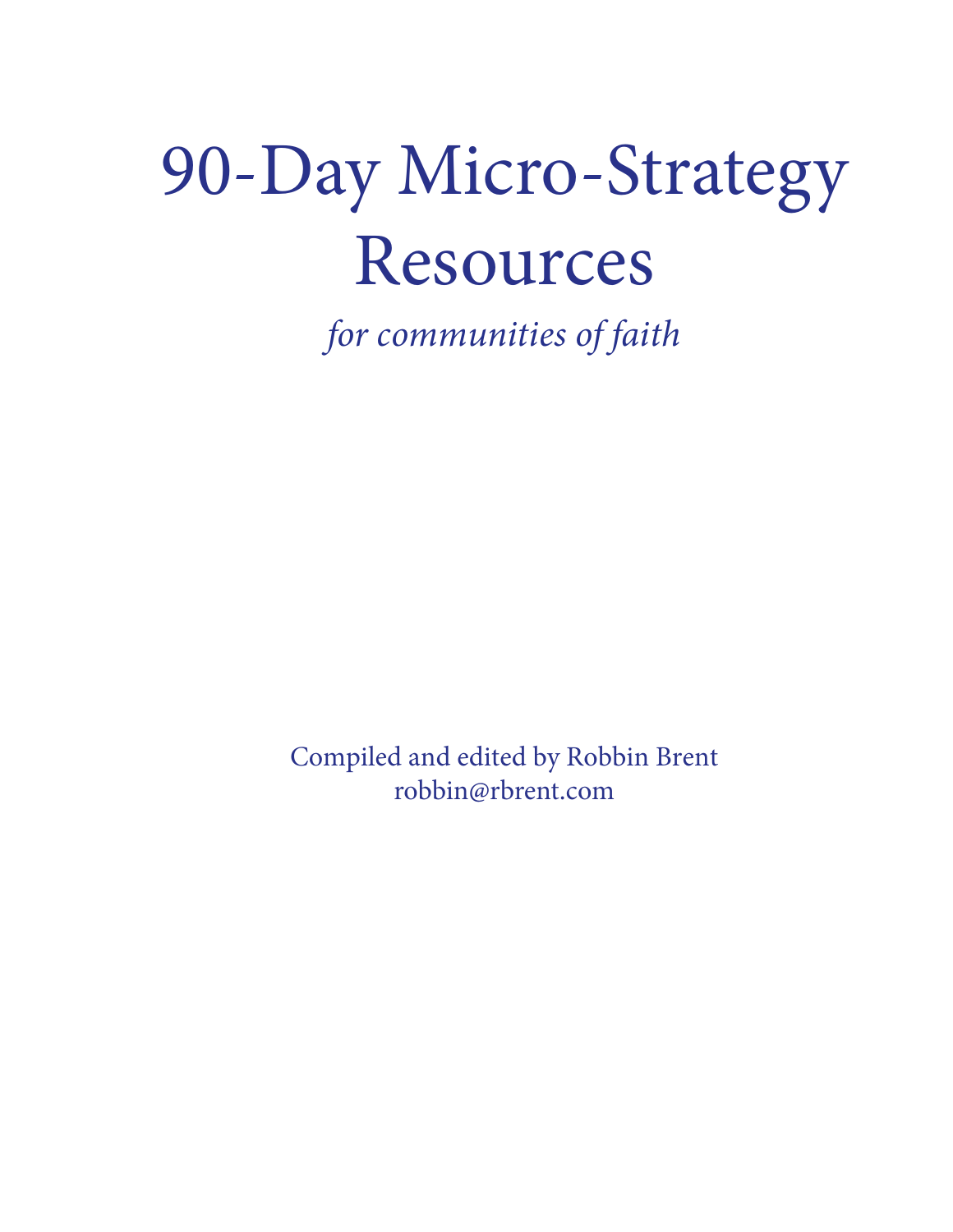We are offering this resource with the awareness that, while there is nothing truly new about the materials, we believe they can jump-start a transformational personal and communal journey for us and for our faith communities. But, it will only be valuable to the degree we engage with God, the materials, and with one another.

And while we are offering specific examples and applications, please remember that this process is deeply personal and needs to arise organically out of your own discernment about the unique and particular way God is calling you and your faith community to share God's love in the world. 90 DMS is a powerful resource/map to use in order to discover and live into and toward what matters most.

It is a deep honor and a blessing to be sharing this journey with you. Let's get started!

#### **Definitions and Key Concepts**

Default Future, Attention and Intention, Core Values, Vision, Triads, and Strategy-Mapping

#### **Default Future**

According to Dave Logan, the default future is "what's likely to happen if nothing unexpected comes along." The following descriptions of the default future were excerpted with permission from, *The Three Laws of* Performance: Rewriting the Future of Your Organization and Your Life by Dave Logan, and Steve Zaffron

The default future—the future that was going to happen unless something dramatic and unexpected happened. The default future is a function of how situations occur to all of the people involved. ...

People live into the future they see coming at them, not the actual future they'll get to someday. Unless people have done something radical to alter their course, the future they are living into is their default future. By default future we don't mean the inevitable future—such as aging and eventually dying—but rather what is going to happen in our experience, whether we give it much thought or not. Our default future consists of our expectations, fears, hopes, and predictions, all of which are ultimately based on our experience in the past. Incidents from the past live on as prediction, giving us our default future. …

Again and again, the default future is a projection of what happened in the past, all told through descriptive language. Without generative language, people attempt to fight the future, paradoxically making it even more likely. Remember: whatever we resist, persists. Notice that the default future has a lot to do with how situations occur in the present. Unless we do something—something other than fighting the future we see coming—it becomes the default setting. It will happen, no matter how much we don't like it or try to resist it. …

When Martin Luther King Jr. said, "I have a dream," he created that dream in others—and displaced the default future of racial segregation. …

Rewrite the default future, and people's actions naturally shift: from disengaged to proactive, from resigned to inspired, from frustrated to innovative.

Until people can articulate the default future—the future that's driving their lives—they can't make a choice to go in a different direction.

This brings us to how inventing a future actually works. Just as a default future isn't certain, a created future isn't a certainty either. What we invent is a possibility, to which we commit our entire being.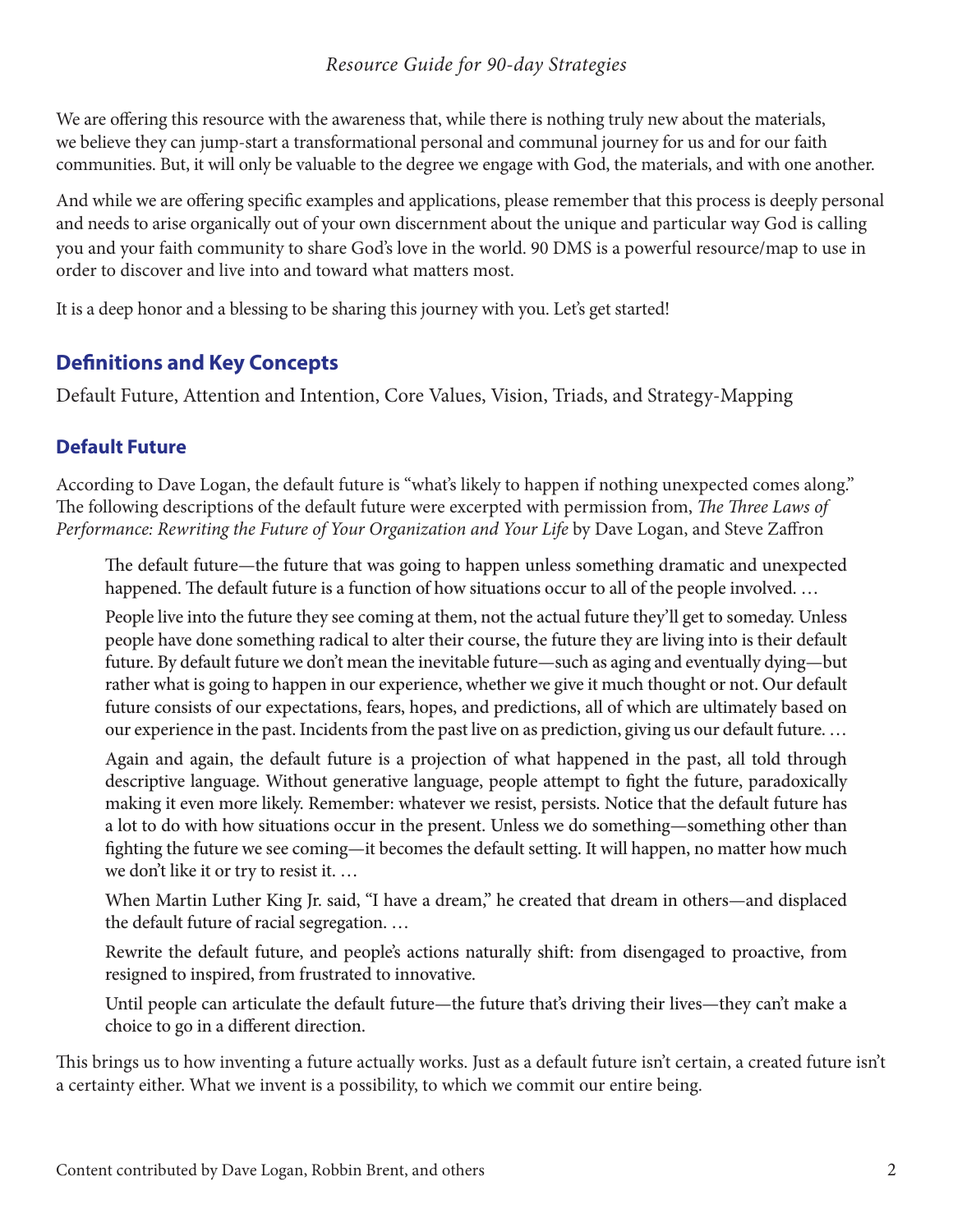We can also ask, "What would the future be like if it was a reiteration of the past?" And, "What is the default future if nothing unexpected comes along?" It is important to be able to fully understand what default future we are living toward in order to let it go.

#### **Attention and Intention\***

**Attention**. The tool of the mind: the "what" of our focus. **Intention**. The tool of the heart: the "why" of our focus.

According to Michael Brown, these are two perceptual tools we can count on to navigate toward, through, and out of, all of our experiences. Whether we realize it or not, in every moment of our lives, we wield both attention and intention. But much of the time, the what and why are unconscious. The quality of our lives in any given moment is determined by how consciously we wield Attention and Intention. It's that simple.

Wherever attention goes, energy follows. We are always being formed by something. This is an invitation to an opportunity to be fully present and decide what that will be.

We can choose to drive or be driven. However, we are required to be fully present and pay attention in order to wield these two powerful perceptual tools consciously.

\*adapted from *The Presence Process* by Michael Brown

*I think we should be born with a warning label similar to the ones that come on cigarette packages: Caution: If you trade in your authenticity for safety, you may experience the following: anxiety, depression, eating disorders, addiction, rage, blame, resentment, and inexplicable grief. —Brene Brown, The Gifts of Imperfection*

#### **Core Values**

A Core Value is whatever is most important to you; what you stand for. Core values are our spiritual fuel; they are what matter so deeply to us that without them, life wouldn't be worth living. Core values will always have a universal benefit. We need to not only identify the words, we must know what they *mean* for us.

#### **Vision Statement**

A statement that expresses what we live for. The one essential thing (Mary and Martha). A pronouncement of a future state that will happen through our committed actions.

A shared vision will be a statement that expresses the highest aspirations for the group. A shared vision will be a pronouncement of a future state that will happen through a communities' coordinated actions. One that is bigger than any one person, and a vision that will require every person's passion and best efforts.

The reason to find a shared vision is that it will give us a vision that transcends individual differences, produces alignment and an environment where we can partner with people we don't even like. It unites the community. It is, at its heart, about alignment.

According to Logan, "The second technique to setting a noble cause is to ask what we call the Big Four Questions. As we watched leaders do their work, we noted that they tended to ask, "What's working well?" "What's not working?" "What can we do to make the things that aren't working, work?" and "Is there anything else?" These questions capture a group's current assessment of its situation and its aspirations about what should change and why." Continue to ask these questions.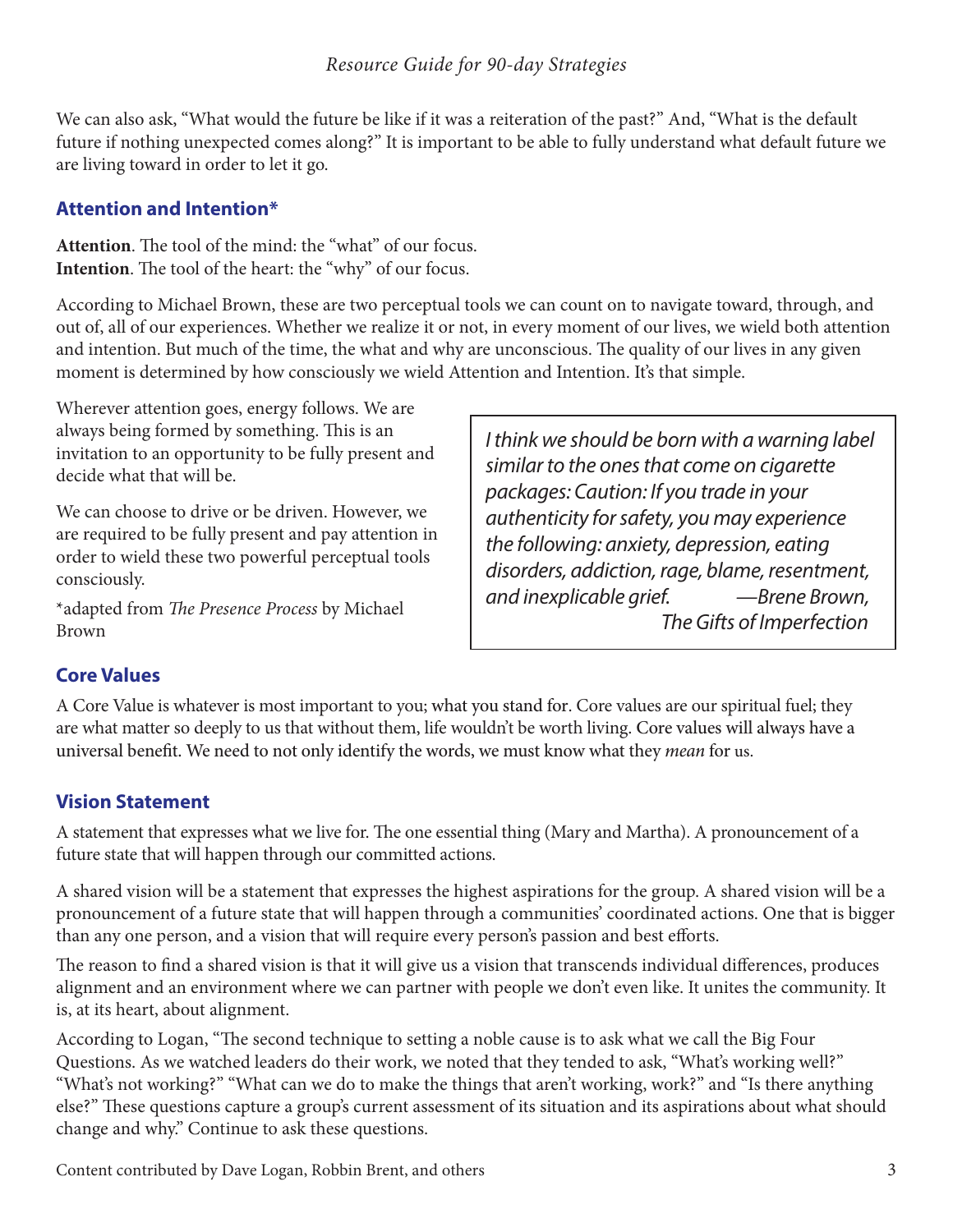This process and journey is a call to personal and communal transformation; to a new conversation. And if we can call out shared values, a noble cause, and an outcome that is bigger than any one of us, we will be inspired to participate in a committed communal effort (even working alongside those we don't like in day-to-day life) to move toward the shared future to which God is calling us.

#### **Triads**

A stable triad is the smallest unit of transformation, offering us a sturdier foundation out of which to focus our attention and intention. It offers support, inspiration, and accountability. How to form a stable triad? After naming your core values and your vision, invite at least two others with shared values to join you in a 90-day strategy to achieve an outcome important to the group. After you accomplish one outcome, anything is possible.

#### **Strategy Mapping**

We can use strategy mapping as a powerful tool to help us map out and live into a promised future, rather than our current default future. Strategies are a bridge from a default future to a dreamed future that honors our values and highest aspirations, both individually and communally. We call these maps micro-strategies because experience has proven that it is essential to take small, steady steps in the direction we want to be traveling. Otherwise we risk the likelihood that we may dream big and yet have no way of planning, implementing, or

*Jesus said, "If you bring forth what is within you, what you bring forth will save you. If you do not bring forth what is within you, what you do not bring forth will destroy you." —*Logion 70 from *The Gospel of Thomas* 

testing our assumptions about how we can live into that future.

According to Gary Keller, in his book, *The ONE Thing*, quoted research that shows if we write down an outcome, we'll be 39.5% more likely to succeed; and if we both write our outcomes and send progress reports to friends, we'll be 76.7% more likely to achieve them. As effective as writing down our outcomes can be, simply sharing our progress toward our outcomes with someone regularly, even just a friend, makes us almost twice as effective. Accountability

works.

So, how do we get started? The 90-day micro-strategy is an effective tool for personal and communal transformation. In his book, *Tribal Leadership*, Dave Logan describes specific steps involved in creating effective strategy maps with a deadline. (Note, the process has been introduced by Logan; we have added theological language for our particular use.)

**Acknowledge the core values of the group and its vision.** Do this by asking questions about what we stand for and deeply value, and what we live for.

We will always begin a strategy map by engaging in three separate conversations in order to answer three distinct questions. But don't make the common mistake of trying to have these conversations at the same time, or of leaving one out altogether.

1. Ask, "What do we want?" (Outcome)

- 2. Ask, "What do we have?" (Assets)
- 3. Ask, "What will we do?" (Actions/Behaviors)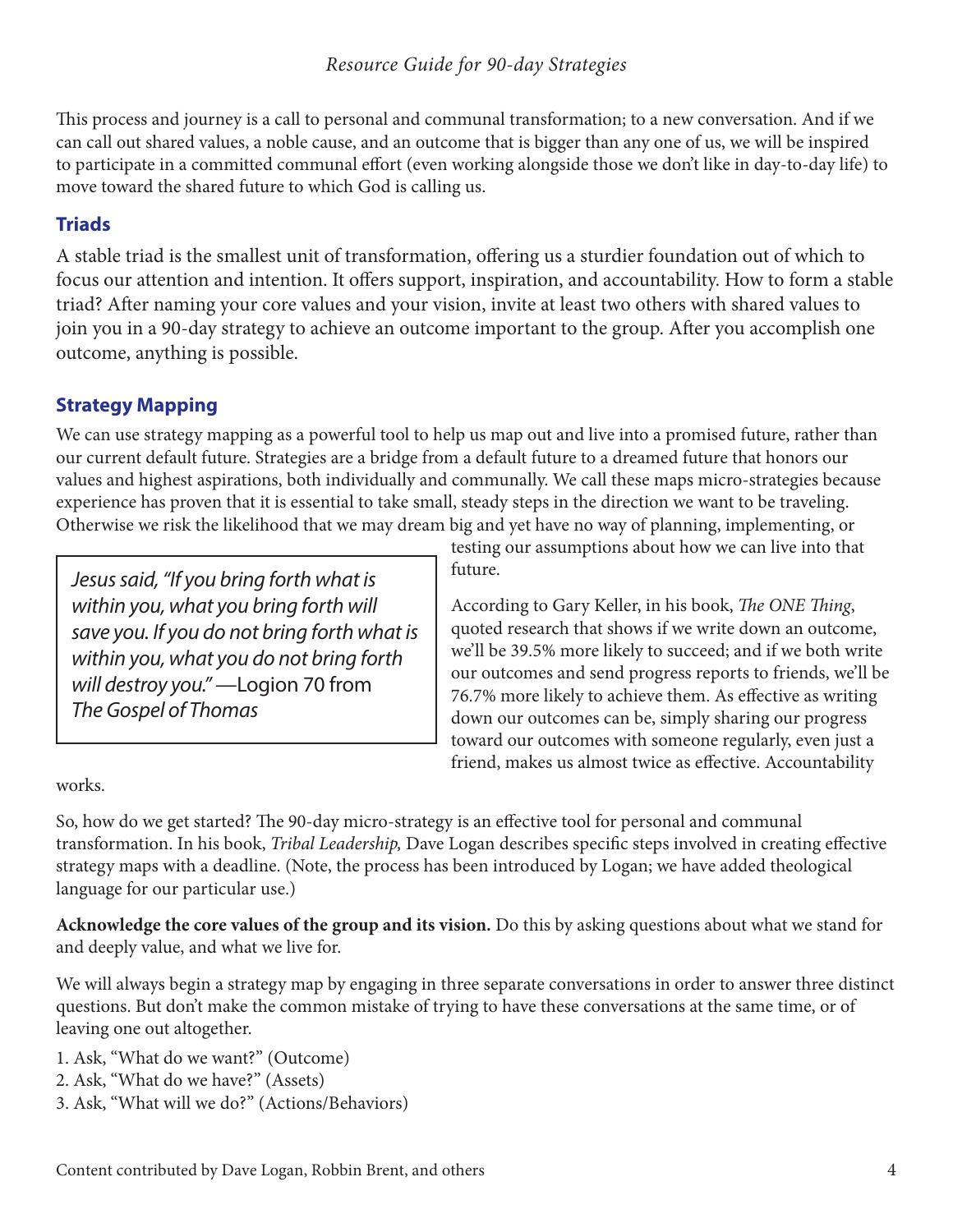Two important notes from Dave: 1. Most progress toward the 90-day outcome will take place between days 41 and 80, so don't be discouraged if progress is slow to observe and measure at the beginning. And, from *Tribal Leadership*, an outcome is very different from a goal. "A goal refers to something off in the future, and implies a failure in the present; an outcome, is a present state of success that morphs into an even bigger victory over time. The difference is the contrast between 'I hope we make it—it'll be great when we turn this around' (setting a goal) and 'we have already succeeded, and this is how it looks at this point in the process' (succeeding now with an outcome)."

The strategy mapping system is selfcorrecting when used as intended. If we choose an outcome that's not in alignment with our deepest values, or if it requires something we don't feel called to do, then we will get feedback from the process that is both realistic and valuable. We can choose at any point in the process to either acquire an missing assets, or we can go back to our core values and vision to help guide us.

The 90 DMS is a valuable tool and a resource for helping us to sustain our focus, our passion, and our commitment. A sample list of uses for Strategy maps: problem-solving; fitness and health outcomes; any endeavor you want to accomplish; to discover the One Thing for yourself, your family, your work, your community of faith, the One Thing you want your life to be about more than any other.

*Based on my someday goal, what's the ONE Thing I can do in the next five years to be on track to achieve it? Now, based on my five-year goal, what's the ONE Thing I can do this year to be on track to achieve my five-year goal, so that I'm on track to achieve my someday goal? Now, based on my goal this year,*  what's the ONE Thing I can do this month so I'm on track to achieve my goal this year, so I'm on track to achieve my five*year goal, so I'm on track to achieve my someday goal?* 

*Now, based on my goal this month, what's the ONE Thing I can do this week so I'm on track to achieve my goal this month, so I'm on track to achieve my goal this year, so I'm on track to achieve my five-year goal, so I'm on track to achieve my someday goal?* 

*Now, based on my goal this week, what's the ONE Thing I can do today so I'm on track to achieve my goal this week, so I'm on track to achieve my goal this month, so I'm on track to*  achieve my goal this year, so I'm on track to achieve my five*year goal, so I'm on track to achieve my someday goal?* 

*So, based on my goal today, what's the ONE Thing I can do right NOW so I'm on track to achieve my goal today, so I'm on track to achieve my goal this week, so I'm on track to achieve my goal this month, so I'm on track to achieve my goal this year, so I'm on track to achieve my five-year goal, so I'm on track to achieve my someday goal?* 

*I hope you hung in there and read the entire thing. Why? Because you're training your mind how to think, how to connect one goal with the next over time until you know the most important thing you must do right NOW. You're learning how to think big— but go small.* 

*To prove its value, just skip the steps by asking yourself,*  "What's the ONE Thing I can do right now so I'm on track to *achieve my someday goal?" Doesn't work. The moment is too far from the future for you to clearly see your key priority. In fact, you can keep adding back in today, this week, and so on, but you won't see the powerful priority you seek until you've added back in all the steps. It's why most people never get close*  to their goals. They haven't connected today to all the tomor*rows it will take to get there.* 

*Connect today to all your tomorrows. It matters.* -Gary Keller with Jay Papasan, *The ONE Thing*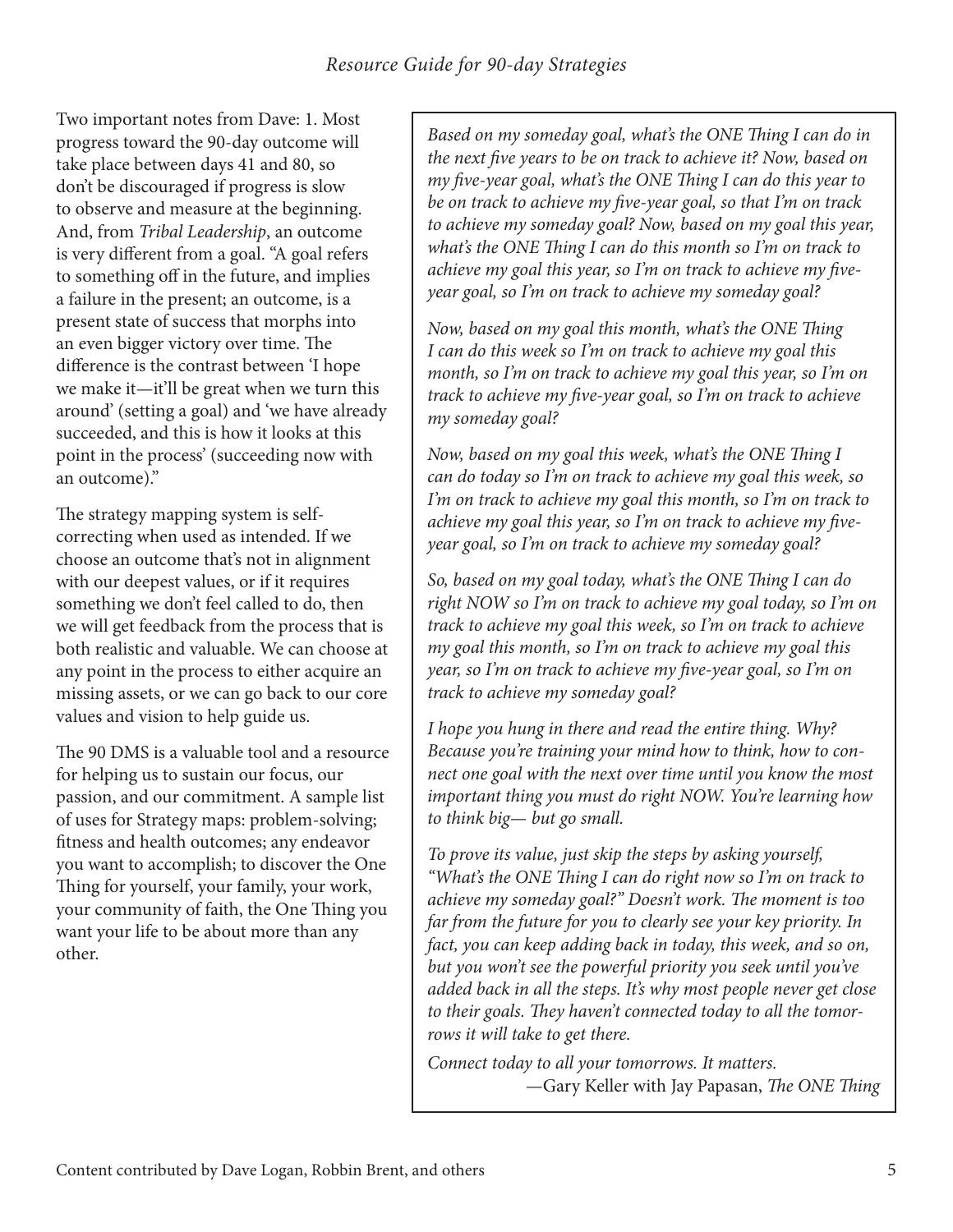#### **Additional Resources**

#### Books and Websites

- The ONE Thing: The Surprisingly Simple Truth Behind Extraordinary Results by Gary Keller, with Jay Papasan
- The Presence Process by Michael Brown
- Gallop StrenthsFinder 2.0: Great resource for identifying where your gifts and experience and aptitude align.

#### To learn more about the work of Dave Logan:

- The Three Laws of Performance: Rewriting the Future of Your Organization and Your Life by Dave Logan, and Steve Zaffron (J-B Warren Bennis Series)
- *Tribal Leadership: Leveraging Natural Groups to Build a Thriving Organization* by Dave Logan, John King, and Halee Fischer-Wright
- Link to a youtube video featuring Dave Logan introduction to the 90-day micro-strategy: http://www.youtube.com/watch?v=exWfICLCVa4

For support, additional resources, and for a place to share your stories, contact:

#### **Robbin Brent**

828-231-3923 Robbin@RBrent.com *Our deepest fear is not that we are inadequate. Our deepest fear is that we are powerful beyond measure. It is our light, not our darkness that most frightens us. We ask ourselves, 'Who am I to be brilliant, gorgeous, talented, fabulous?' Actually, who are you not to be? You are a child of God. Your playing small does not serve the world. There is nothing enlightened about shrinking so that other people won't feel insecure around you. We are all meant to shine, as children do. We were born to make manifest the glory of God that is within us. It's not just in some of us; it's in everyone. And as we let our own light shine, we unconsciously give other people permission to do the same. As we are liberated from our own fear, our presence automatically liberates others." —*Marianne Williamson,

A Return to Love: Reflections on the Principles *of A Course in Miracles*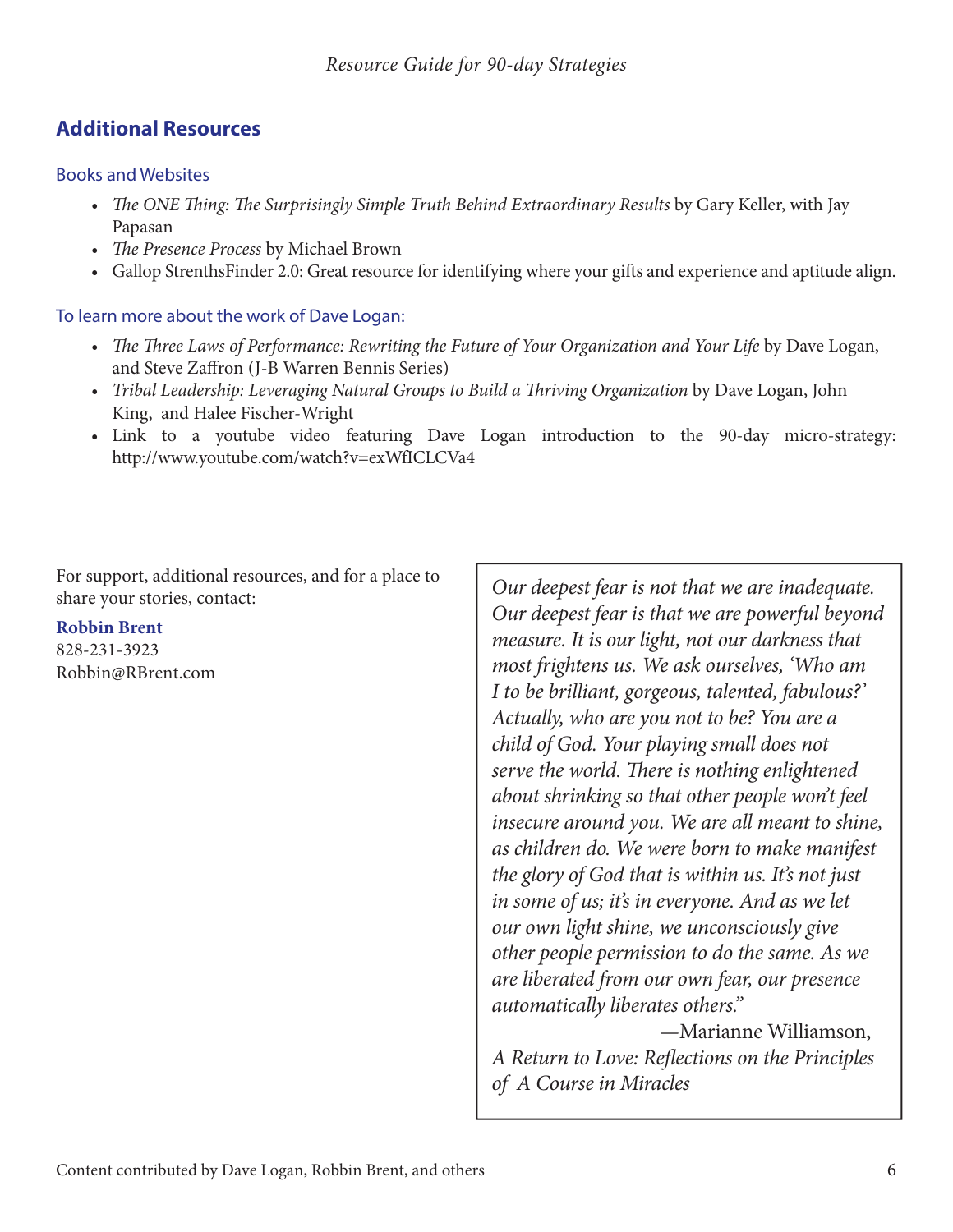#### **Core Values**

In this section, we will begin to explore what matters most to us by beginning to identify our core values. If you are having trouble narrowing down the choices, or finding values that deeply resonate, think of what you are proud of. We are proud of what we value, so that's one way to discover core values.

Revisiting the past is another way to discover core values. We have included an activity on the web: Mountains and Valleys, to help record the life changing events and major milestones from our lives that point directly to our core values. We can easily find our core values by noticing which values are touched upon or triggered when remembering the high and low experiences—our Mary and Martha experiences—from our past.

In an ever-changing world, core values are constant. Core values are not descriptions of the work we do or the strategies we employ to accomplish our mission. The values underlie our work, how we interact with each other, and which strategies we employ to fulfill our mission. Following are some sample Core Values to help jump-start the personal journey toward discovering yours. Select values below that best express your deepest, most essential self. Or, add your own. There is a worksheet for you to use on p. 8.

| Acceptance    | Excellence         | Imagination         | Reaching potential |
|---------------|--------------------|---------------------|--------------------|
| Achievement   | Fairness           | Integrity           | Relationship       |
| Altruism      | Faith              | Intuition           | Respect            |
| Appreciation  | Family             | Joy                 | Responsibility     |
| Authenticity  | Financial security | Justice             | Service            |
| Balance       | Freedom            | Kindness            | Sharing            |
| Beauty        | Friendship         | Knowledge           | Sincerity          |
| Belonging     | Fulfillment        | Leadership          | Spirituality       |
| Collaboration | Fun                | Learning            | Stewardship        |
| Commitment    | Graciousness       | Love                | Strength           |
| Community     | Gratitude          | Loyalty             | <b>Success</b>     |
| Compassion    | Growth             | Making a difference | Teaching           |
| Connection    | Happiness          | Marriage            | Tolerance          |
| Contribution  | Harmony            | Nature              | Tradition          |
| Courage       | Health             | Nurturing           | Trust              |
| Creativity    | Helping others     | Passion             | Truth              |
| Curiosity     | Honesty            | Peace               | Vitality           |
| Empowerment   | Hope               | Peace of mind       | Vulnerability      |
| Equality      | Humility           | Personal growth     | Wisdom             |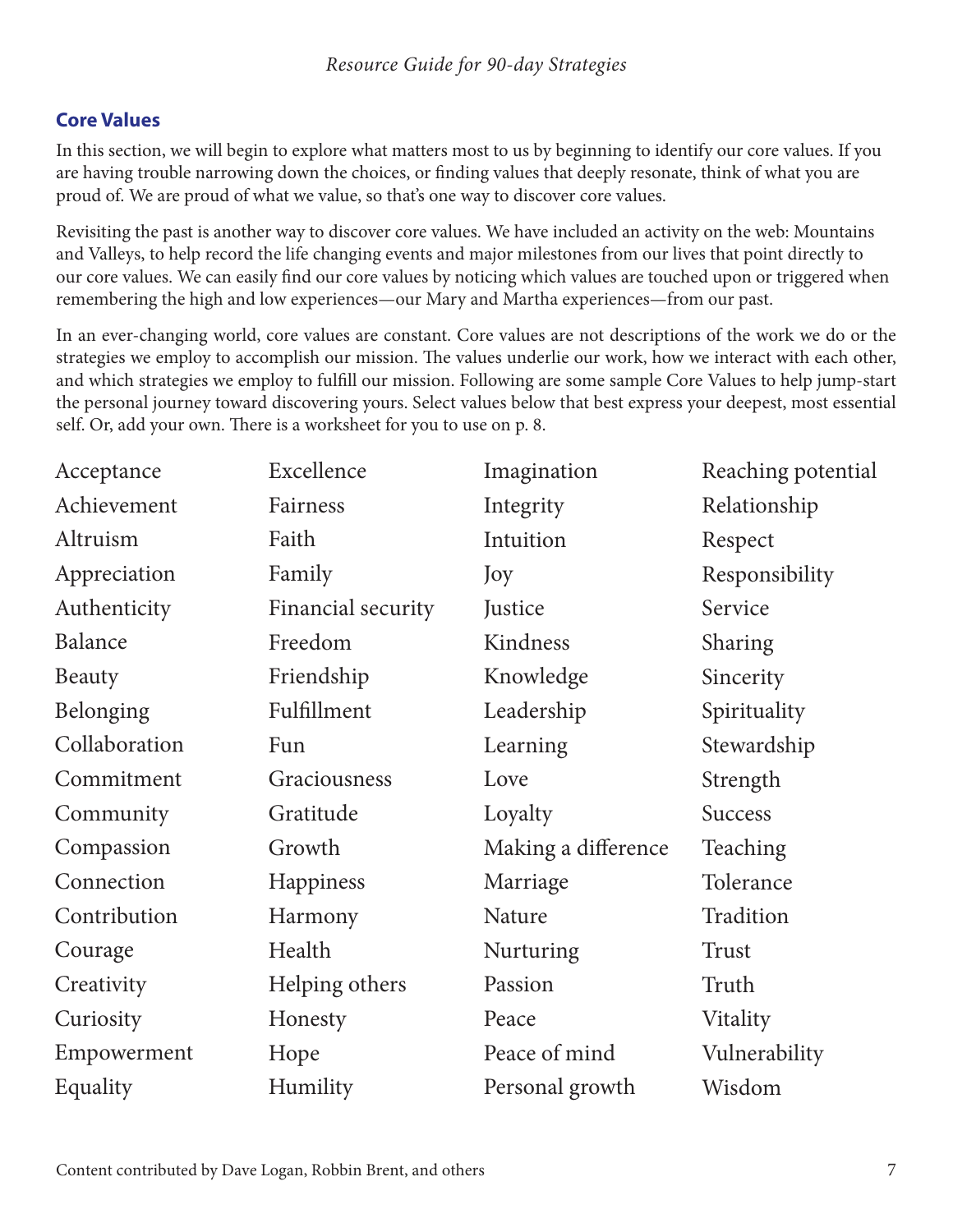

# **My Essential Values**

From the Core Values exercise, list the top values you discovered that most represent who you are and who God is calling you to be (The particular order does not matter).

| <b>List Your Top Values</b> |  |  |
|-----------------------------|--|--|
|                             |  |  |
|                             |  |  |
|                             |  |  |
|                             |  |  |
|                             |  |  |
|                             |  |  |
|                             |  |  |
|                             |  |  |

For each value on the left ask yourself the following questions to help you reduce this list to just your top 3–5 core values. It may help to talk to a friend or another person you trust to help walk you through this.

- What is really important to me about that? Look for deeper values.
- Could I live without it?
- Does it compel me even in the face of adversity and difficulty?

Write your top 3–5 values below. If you clearly notice that some values are more important to you than others, you can put them in order of significance.

Write a sentence about each value and why it is so important to you.

| <b>Your Core Values</b> | <b>What Each Value Means</b><br>(Create a definition that is meaningful to you) |
|-------------------------|---------------------------------------------------------------------------------|
|                         |                                                                                 |
| 2 <sub>1</sub>          |                                                                                 |
| 3.                      |                                                                                 |
|                         |                                                                                 |
| 5 <sub>1</sub>          |                                                                                 |

Copyright © 2010 CultureSync. Adapted for use in faith community contexts by Robbin Brent

Text by Dave Logan and Julian Bergquist. http://www.culturesync.net/happiness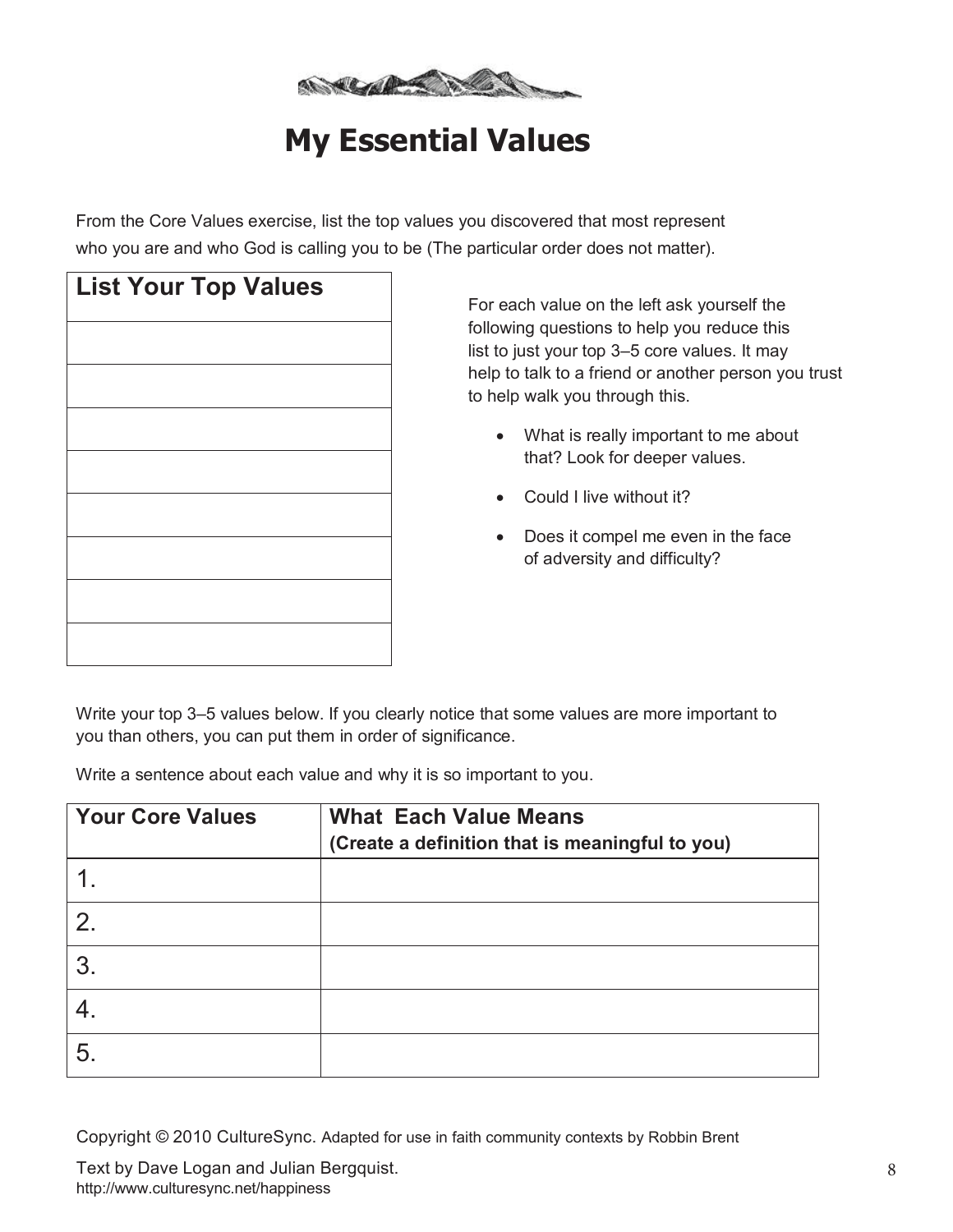**Vision: A statement that expresses God's deepe<sup>s</sup>t yearning; God's highest aspirations for us as a community. That which we are aiming for. The one essential thing (Martha and Mary). A pronouncement of a future state that will happen through a community's committed actions.** 

#### **90-day Micro-Strategy Template with Instructions**

Due Date:

**Outcome:** (What God wants from us; what God is up to in the world) **Think about where you are you now and where you want to be in a certain time frame.** 

- **• Specific: You need a dear and specific goal. Something you can use as a mission statement**
- Measurable: How will you know you've reached your goal? You need something measurable.  $\left\{\gamma / N\right\}$
- **• Attainable: Can you achieve this outcome within your time frame?**
- Relevant: Is this outcome important to you; to God?
- $\bullet$  Time-bound: Need a specific time frame to reach your outcome.

### **List every asset and strength you have:**

*(The particular gifts and resources with which God*  **List every asset and strength you have:**<br>
(The particular gifts and resources with which God (Our Apostolic actions, from "Apost<br>
has equipped you and your community to fulfill God's (Our Apostolic actions, from "Apost<br>
c *calling for you and your community):* 

**Identify the assets you currently possess that would help you achieve your desired outcome. For example, an asset can be any of the following:** 

- **• Nenvorks of relationships: professional, personal, familial**
- **• Education / certifications**
- **• Available sources of education**
- **• Applied knowledge or skills**
- **• Life and work experiences**
- **• Available budget**

**�** 

Y/N?

**A**  s s **E T**  s

- **• Available sources of funding**
- **• Available equipment**
- **• Discer<sup>n</sup>ment and other Awareness Practices**

**�**  ves

**Ask: "Do we have and recognize all of the assets and resources we need to accomplish the outcome?" If"yes," go on to Actions; �no;' identify what's missing and build sub=strategies for each asset you want to acquire. When the answer is "yes," proceed to Actions.** 

#### **Find/discover assets and/or people with necessary gifts:**

*Copyright©2019 Robbin Brent (robbin@rbrent.com) & Dave Logan (CultureSync.net)*

Identify any gifts or strengths you need in order to achieve the desired outcome. **These w ll become outcomes for sub-strategies. i**

**List Core Values or Essential Beliefs** 

**What we stand for. Without which life would not be worth living. Core values will always have a universal benefit.** 

*(Our Apostolic actions; from "Apostle," which means, "One who is sent"):* 

**What actions, strategies or behaviors do you need to carry out to achieve God's desired outcome? List specific ways you are being sent. The specific ways you are being called out into the world to fulfill God's mission and purpose.** 

- **Actions can be any of the following:**
- **• Actions to acquire missing assets**
- Actions to achieve the outcome
- **• Sub Strategies you need to create in order to acquire missing assets**
- **• New life habits you need to acquire**
- **• Discernment and other Awareness Practices**

#### **Pitfalls or Untested Assumptions:**

*This is the place to identify any existing habits or beliefs that are preventing you from achieving the desired outcome.*